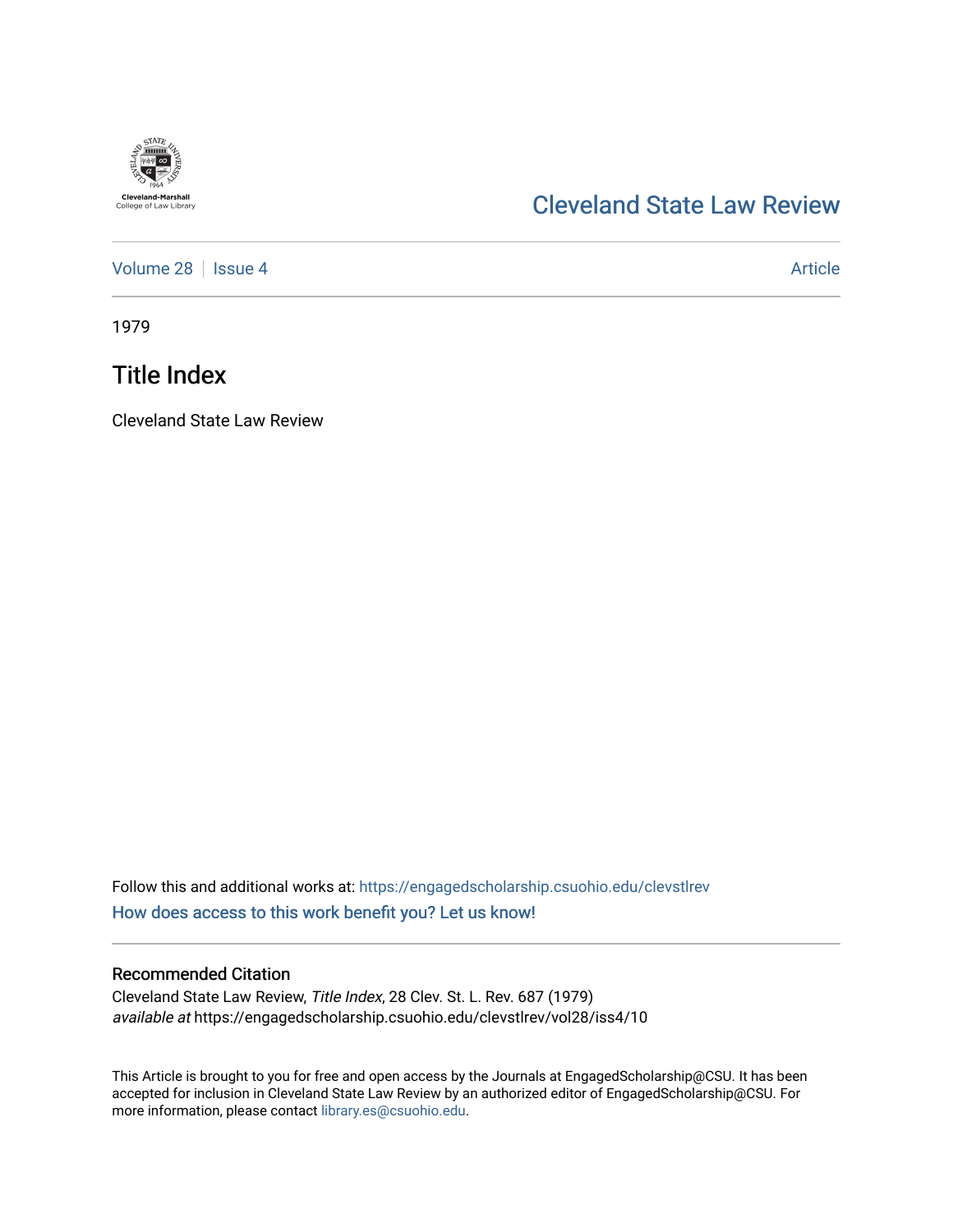## **TITLE INDEX**

| Accumulated Earnings Tax and Stock Redemptions-Further            |     |
|-------------------------------------------------------------------|-----|
| Thoughts on the Reasonable Business Needs Test                    |     |
| Michael S. Weiner and Bruce M. Graham, Jr.                        | 417 |
| Analysis of the FTC Line of Business and Corporate                |     |
| <b>Patterns Report Litigation (Note)</b>                          |     |
|                                                                   | 83  |
| <b>Controlling Firearms (Address)</b>                             |     |
|                                                                   | 1   |
| <b>Cross-Certification Teacher Tenure Problems in Ohio (Note)</b> |     |
|                                                                   |     |
| Defining "Market" Under The Clayton Act:                          |     |
| <b>Consideration of Techological Capacity</b>                     |     |
|                                                                   | 667 |
| The Deterrent Effect on the Death Penalty for Murder in           |     |
| <b>Ohio: A Time Series Analysis</b>                               |     |
|                                                                   | 51  |
| Due Process as a Management Tool in Schools and Prisons           |     |
|                                                                   |     |
| Equality Between the Sexes in the 1980's                          |     |
|                                                                   |     |
|                                                                   |     |
| <b>Industrial Democracy: America's Unfulfilled Promise</b>        |     |
|                                                                   | 29  |
| The Law of Interspousal Immunity in Ohio (Note)                   |     |
|                                                                   | 115 |
| <b>Misprision of Antitrust Felony</b>                             |     |
|                                                                   |     |
| Monell v. New York Board of Social Services: New                  |     |
| Liability for Land Use Regulations in Ohio-The Limits             |     |
| of Regulatory Power                                               |     |
|                                                                   | 283 |
| Ohio Residency Law for Students Voters-Its Implications           |     |
| and a Proposal for More Effective Implementation of               |     |
| <b>Residency Statutes</b>                                         |     |
|                                                                   | 449 |
| Privileged Communications Between Counsel and the                 |     |
| <b>Corporate Client</b>                                           |     |
| Robert G. Markey and Craig S. Bonnell  565                        |     |
| Public Process and Ohio Supreme Court Rulemaking                  |     |
| Jeffrey A. Parness and Christopher C. Manthey  249                |     |
| <b>Relationship Between Military and Civil Power</b>              |     |
| in Ohio                                                           |     |
|                                                                   |     |
|                                                                   |     |